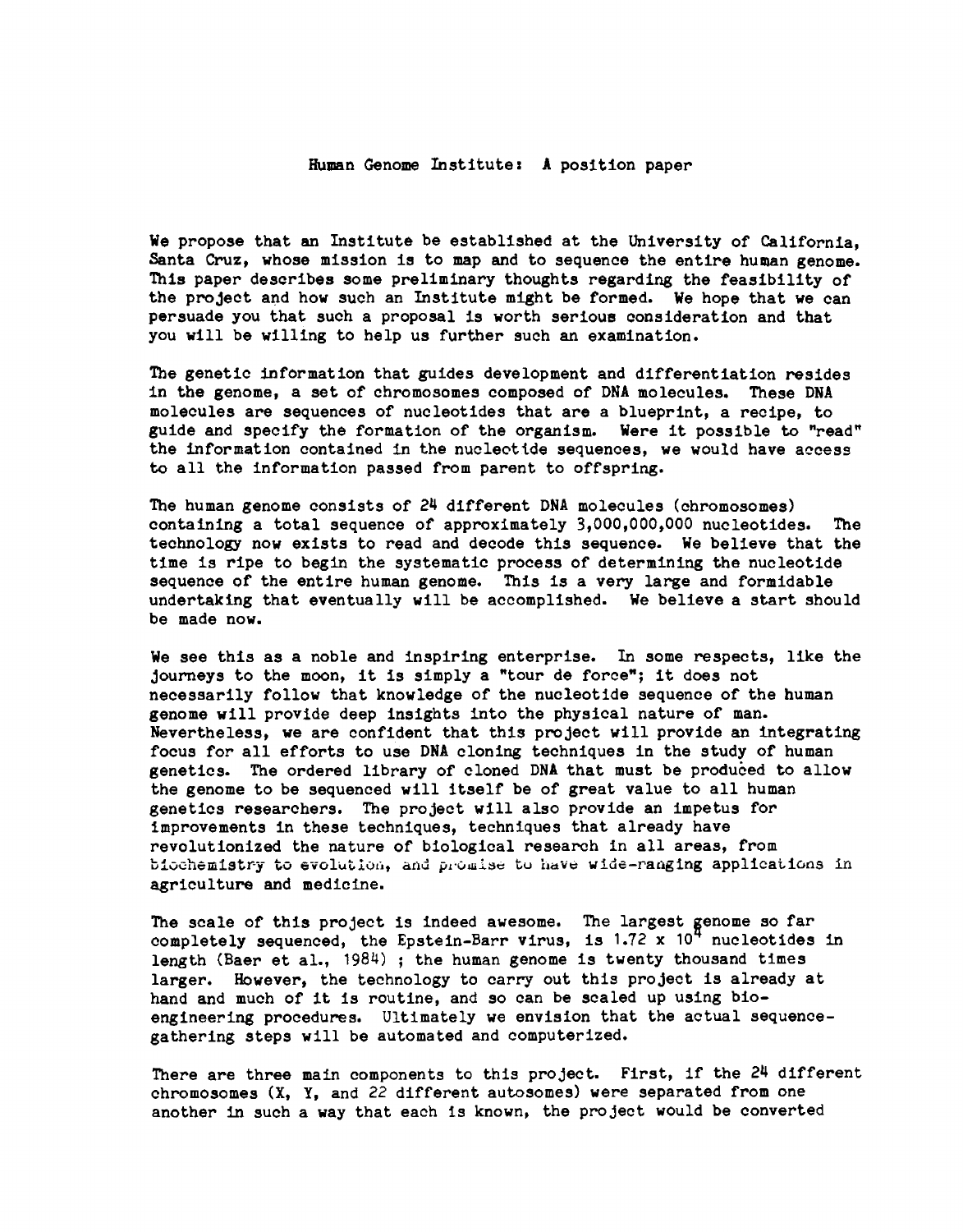**Into 24 smaller projects. Second, the Individual chromosomes, each containing on average 150,000,000 nucleotides (150,000kb) must be cut into "clonable" fragments (20-40kb in length), and in a way that allows knowledge of the order of the fragments to be reconstructed. Thirdly, the ordered fragments must be cut into smaller fragments (ca. 0.5kb) to be sequenced. We will next consider the feasibility of each of these elements of the project with regard to existing technologies.**

**CHROMOSOME ISOLATION. Separation of small chromosomes has already been accomplished (by David Schwartz, Columbia Univ. and by a group at the Livermore Laboratory). Schwartz predicts that the technology for the isolation of large human chromosomes should be in hand in the reasonably near future. In addition, various genes on many of the chromosomes have been cloned and can be used to identify Isolated chromosomes. The project could be started with only one isolated chromosome while efforts continue to Isolate additional ones. If this does not prove a feasible approach, the project could in any event start at random points within the genome and sequenced segments later assigned to specific chromosomes from already mapped and cloned genes. Nevertheless, this is a significant element of the project and must be considered further.**

**THE ORDERED LIBRARY. The genome must be broken into relatively small fragments (20-40kb) for cloning. Because the human genome contains substantial amounts of repetitive DNA, construction of chromosomal libraries in a small cosmid vector such as pJB8 (Ish-Horowitcz, 1980) is probably advisable. The existing human genome libraries are in lambda phage vectors and so contain small inserts that are susceptible to recombination events when amplified and maintained in E. coli.**

**A major element of the overall project will be to determine the relative order of these randomly cloned fragments within the genome. Several methods to do this are already in use:**

**1) Random Overlap Method. The chromosome is chopped into random fragments and the neighboring fragments identified from overlaps. This method is being used by John Sulston (MRC) to create an ordered library of the genome of the nematode C. elegans (8 x 10^4 kb). We understand that he has tested about 4000 fragments and already has 25% overlaps.**

**2) Walking. This is the most commonly used method. One starts with a given fragment and uses it as a hybridization probe to isolate overlapping fragments and these to isolate further overlapping fragments and so on. Thus one can start from one or a number of random points on a chromosome and systematically isolate overlapping fragments and so progress In both directions from these points. Using present technology, a researcher can probably walk 100 kb per month. Thus a human chromosome could be walked by one researcher in 1,500 months, or by 10 researchers in about ten years. However, a new method, called Jumping, should increase the speed of this process by an order of magnitude.**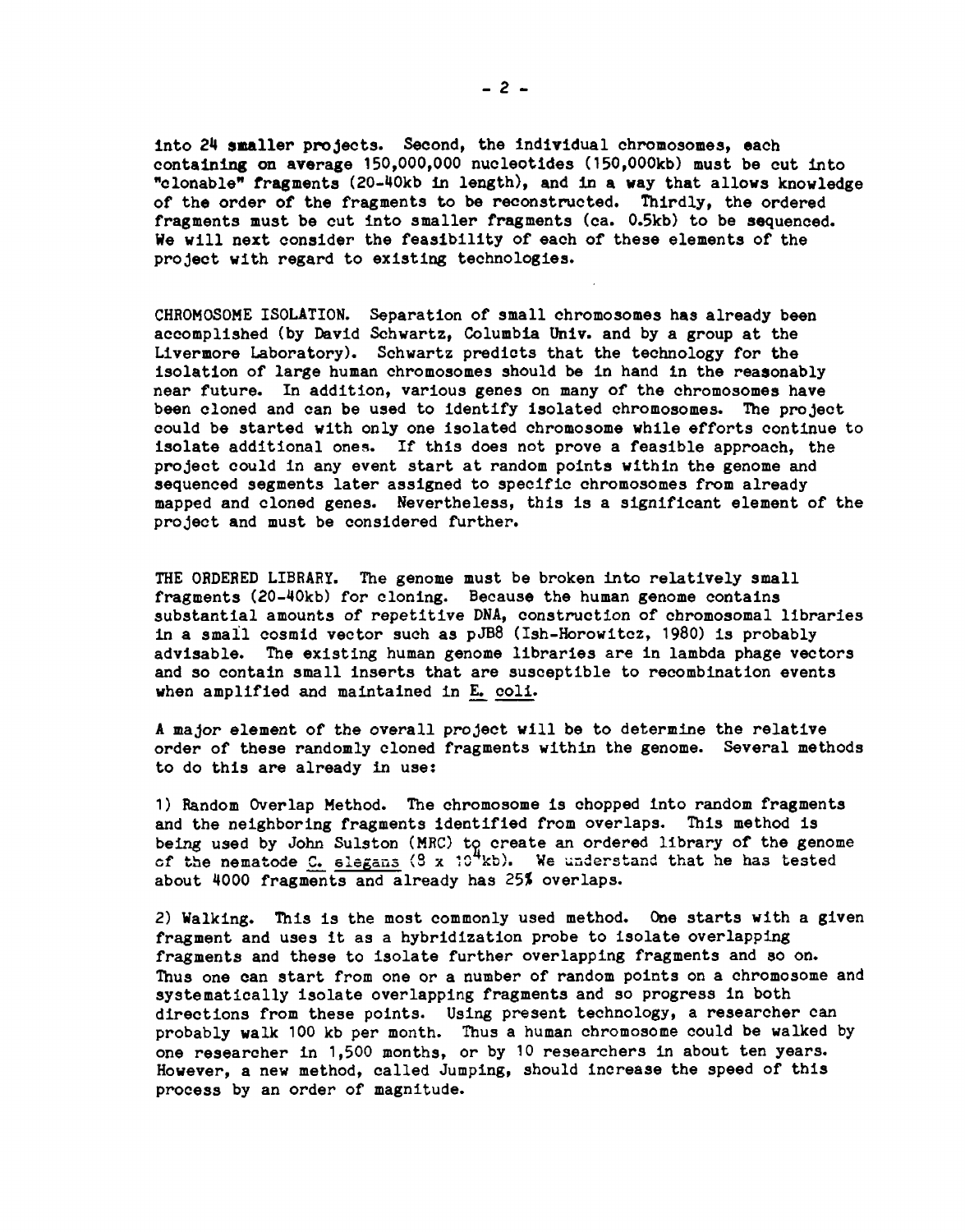**3) Jumping. This method has recently been developed by Hans Lehrach (EMBO Lab., Heidelberg), the chromosome is cut into pieces of up to 300 kb and these are spliced into a lambda EMBL vector genome. The middle segment of the splice is then removed and the lambda with the two ends (ca. 5kb) of the 100kb insert is religated and cloned. These are then used to probe for other overlapping clones. Since a chromosome will produce on average only about 2,000 such clones, sequencing these by either of the above two methods should be relatively straightforward. Each of these clones can then be used to find and sequence the Internal fragments Initially removed. This procedure should markedly accelerate the process of fragment ordering that will eventually result in a human genome library of cloned and ordered DNA fragments. Lehrach suggests that the speed of jumping should be ~10^6 nucleotides/month/walk, and that one researcher could conduct ~20 simultaneous walks, or ~2 x 10' nucleotides/month/person. Thus it would take ~ 12 person-years to walk the human genome.**

**CONCLUSION: Using existing technology, it is possible that within a few years, the human genome could be reduced to an ordered set of cloned fragments, fragments that are readily sequencable. This ordered library of the human genome would be in itself a major achievement, and could represent the primary scientific goal of the first ten years. Investigators throughout the world could then, for example, apply to the Institute to have specific fragments of interest targeted as high priority for sequencing. All information obtained would be made available via computer networks to any interested researcher. Specific clones listed in the library would also be distributed.**

**NUCLEOTIDE SEQUENCING. With existing techniques, a technician might be able to sequence as much as 10kb per week. If methods were improved to about 50kb/wk, 50 technicians could sequence an entire human chromosome in one year. Sequencing techniques are improving rapidly; a promising new method involving the use of fluorescent labels and scanning techniques is now in development (Lloyd M. Smith and Jane Sanders, Caltech Biology Report, 1984). Another approach (Beck and Pohl, 1984) uses direct transfer of DNA fragments onto an immobilizing matrix during electrophoresis, allowing 500-1000 nucleotides to be read from a single gel. Automated film scanners are already being developed by Genentech and Bio-rad. It seems highly likely that the simple rapid application of new techniques developed elsewhere will greatly speed up this process. If one considers the rate of development of DNA sequencing technology over the past decade or so, an exponential curve is obtained (fig. 1). If extrapolated, it suggests that a rate of 50kb per person per week would not be unreasonable to expect by 1988.**

**The above discussion, albeit superficial, shows that we have at hand the procedures to sequence the human genome. Even with techniques already in existence or near at hand, a reasonably sized institute with 50 technicians could approach completion of the project in 10-20 years. However, technological progress in these areas has been very rapid and is likely to continue. Application of new techniques will ensure success in a much shorter time if a start is made now.**